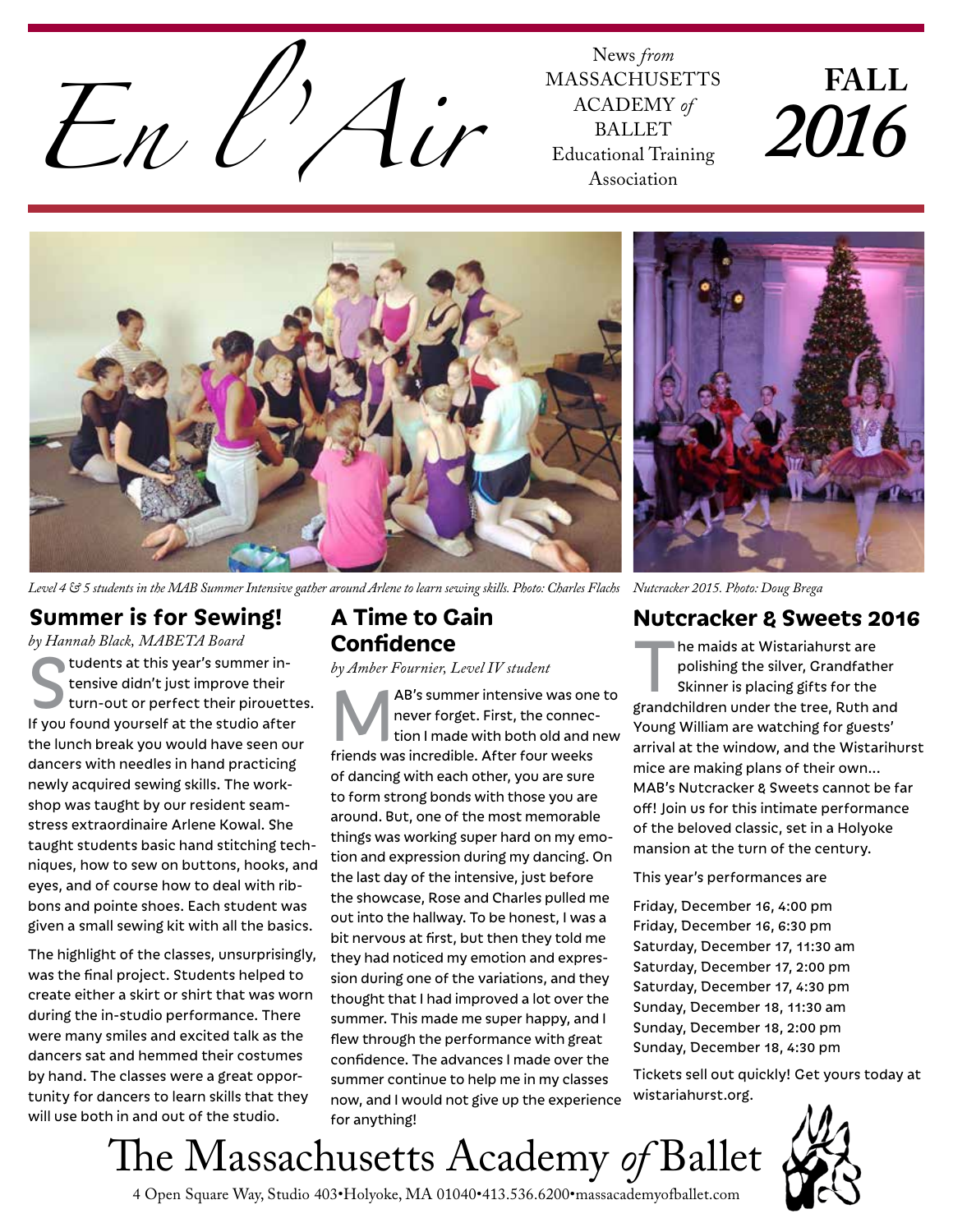*En L'Air*

# **Stretching Our Arms into the Community**

*by Maureen Moriarty, MABETA Board*



his summer, Crystal Menninga was very busy teaching and dancing. In addition to teaching Level 3 for the MAB Summer Intensive, she was also busy working at the South Hadley Public Library, conducting a ninety-minute dance workshop every Wednesday in July for their "On Your Mark, Get Set, DANCE" series. Nora Buonagurio (who teaches at MAB on Saturdays) assisted Crystal in this challenging endeavor.

Each workshop focused on a different theme with dance, including Dance in Athletics; Fairies, Witches, and Warlocks; Dance and the Circus; and Dance and Rhythm. Crystal explained that "each workshop was structured in a similar fashion—we did a group warmup, learned some dance movement, watched a few videos of what we were studying, did a craft, and used our craft to enhance our dance. Our sessions were packed! We made magic wands for the fairies, witches, and warlocks, tambourines for dance in athletics, aerialists on a trapeze for dance and the circus, and banjos for dance and rhythm."

The twenty children, ages five through ten, who attended the workshops enjoyed learning ideas they could take with them and use at home or with their friends. "I loved seeing a room full of boys and girls having fun while exploring different facets of dance. We learned that dance is great for everyone and is lots of fun!"

Now that summer is over, Crystal returned to teaching French at a local high school where she also runs the French and Circus Clubs. You can also find her teaching Pre-Ballet, Level 1, and Level 3A Ballet and an Adult Tap class at MAB, coaching circus arts at SHOW Circus Studio, helping people discover the joy of flying trapeze, teaching piano, continuing her training as an aerialist, and performing as a circus and dance artist. (Whew!) You may also have spotted Crystal as a 9' flamingo at the Amherst





*Photos courtesy of South Hadley Public Library*

Block Party! When asked how she spends her (rare) leisure time, Crystal responded, "I enjoy spending time with my many critters (dogs, birds, a mouse, and a turtle). I call them my circus animalsin-training, although their best talent is napping."

In closing, Crystal states, "I'm so glad to be part of the MAB family, and I can't wait to see everyone at Nutcracker. Don't forget to wave to the white-haired Mrs. Skinner as she runs back and forth from the light booth!"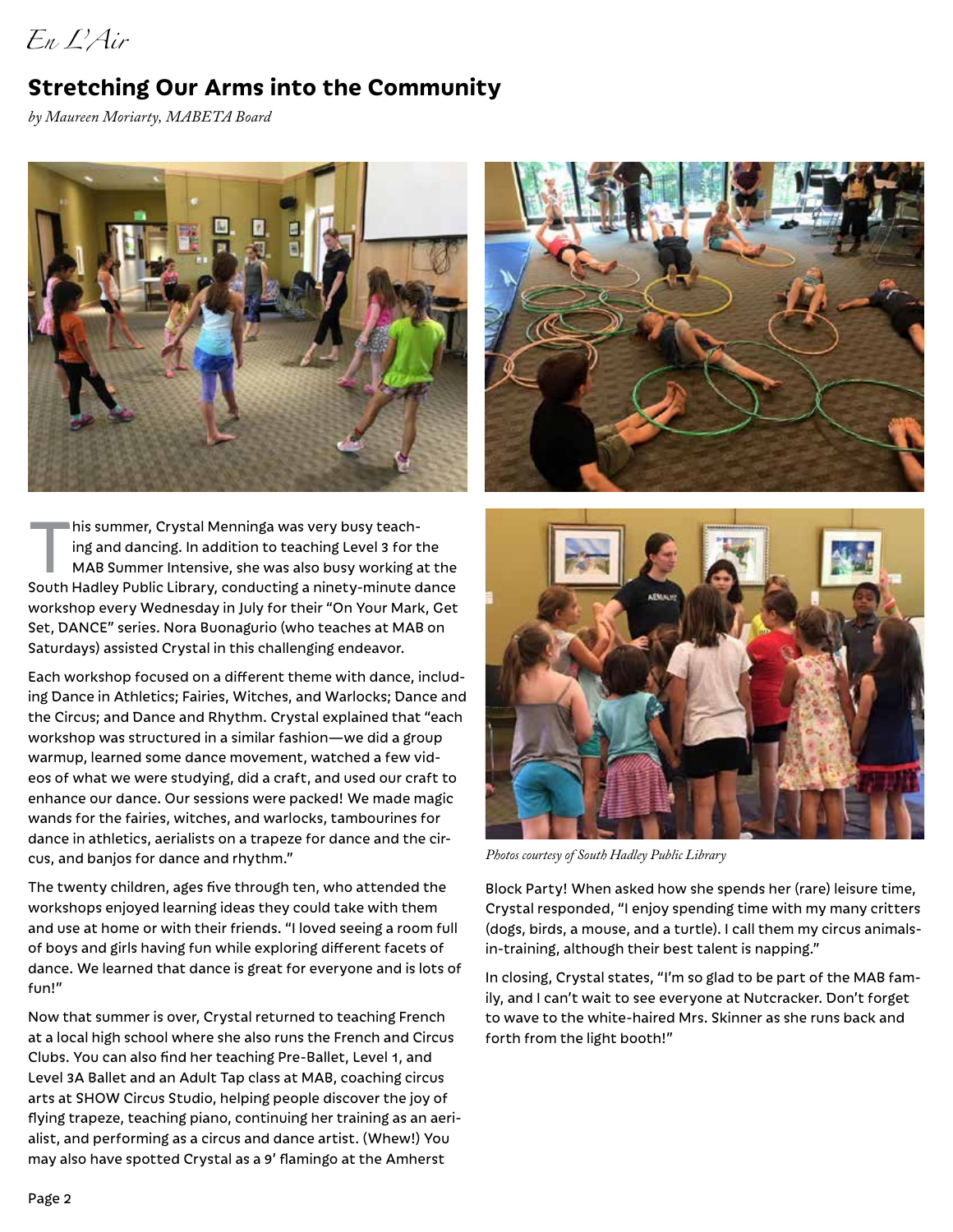News *from* MASSACHUSETTS ACADEMY *of* BALLET Educational Training Association • Fall 2016

# **Russian Summer**

*by Bernita Spagnoli, MABETA Board*

Three MAB dancers, Emma Jane Konkoly, Athina<br>Alimonos, and Sarah Soares, attended the Bolsh<br>Academy Summer Intensive in New York City the<br>mag Sarah and Emma Jane for three weeks and Athin Academy Summer Intensive in New York City this summer, Sarah and Emma Jane for three weeks, and Athina for six weeks. After her three weeks in NYC, Sarah spent six weeks in Moscow at the Bolshoi as part of the National Strategic Language Initiative for Youth (NSLI-Y) which is sponsored by the US Department of State, Bureau of Educational and Cultural Affairs in collaboration with the Russian American Foundation and the Bolshoi. The following are edited excerpts of a conversation I had with the dancers.

#### **Were you well prepared for all the dancing you had to do?**



AA: I felt I was prepared in the sense that I could do all the things they required us to do and I could do them well. We were a lot stronger than most of the dancers there.

EJK: The first week was really rough—we had so many weeks off after the spring show. But we got kicked right back into it after a couple of days.

SS: To get me mentally ready for it I thought of every day like a Saturday at MAB because that's where we really get the length. It was hard and my feet kind of

died for the first week—all my toenails were bruised.

#### **What was it like having your teachers speaking in Russian?**



EJK: It was really overwhelming [at first]. But you get used to it and you learn to appreciate it and learn to appreciate the culture.

AA: The first week was hard. You had the translator but they were both talking at the same time! After a week you pick up key words, like first group, left, right, step back, etc., and you end.

SS: In Russia it was a little different because we didn't have a translator. They were really

Alimonos, and Sarah Soares, attended the Bolshoi Ballet over and put you where they wanted you. So it wasn't too much good with showing things with their bodies or they would come of a boundary. Not as much as you would expect.

#### **Sarah, what kind of language preparation did you have to do for Russia?**



SS: In New York we had Russian classes twice a week after ballet was done. They taught us some ballet terms, the alphabet, the basics. Once we got to Moscow, it was 4 hours of language class every day. So that's when all the intense stuff started. By the end I could have basic conversations in Russian. I went to the Grishko store and I needed to buy legwarmers but they were behind the counter. I got all that done in Russian pretty smoothly, I could say my colors and the size I wanted, so I was pretty

proud! We could understand the ballet classes pretty easily, unless they got really metaphorical with their corrections—then it got a little shaky!

#### **What about the style of teaching? Contrast that with what you have at MAB?**



EJK: They're just brutally honest about everything which is really good but it is also really stressful. And with the language it's kind of scary when they're yelling at you and you don't really know what they're saying! I think that really pushed me to take corrections super seriously.

AA: Before I came to MAB I had a Russian teacher who trained at the Vaganova. So I was used to that strict Russian training but I just hadn't had it in a while. You have to learn that

you can't take everything personally. They're only there because they want to help you get better.

#### don't need the translator by the **Do you think the experience helped you with your dancing?**

SS: Definitely it helped with my dancing. Just really refining technique and improving my turnout and improving lines. Making it just look really nice. In Russia, the biggest correction they gave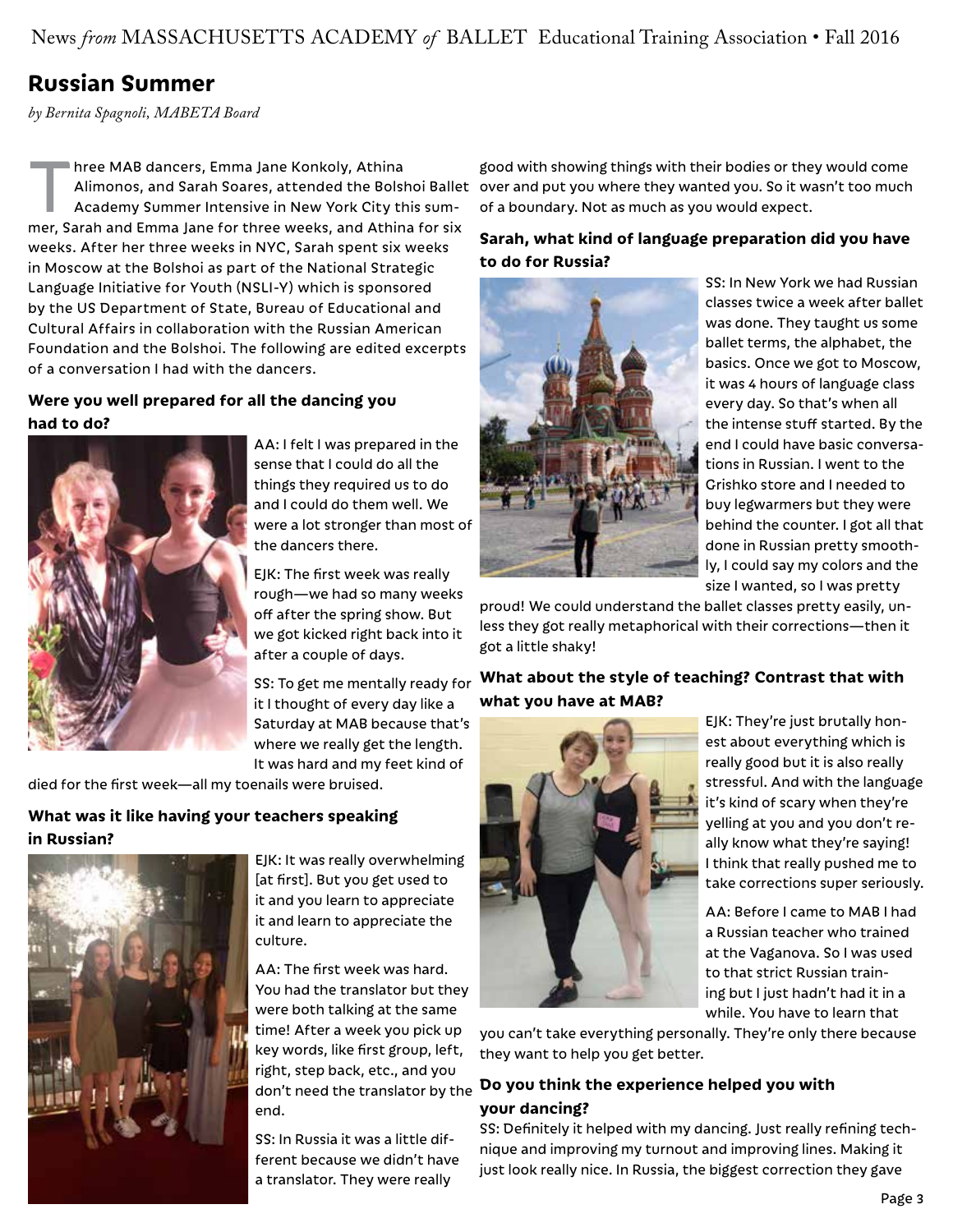# *En L'Air*

#### *Russian, continued from page 3*

us was "два плечa, два б**ё**дра" (2 shoulders 2 hips). It's like when Rose and Charles say "keep the box"—everything has to move together. I thought about that a lot. I still do and it helps with everything.

AA: They definitely focused on technique. They really pay attention to every little in between step. They have an eye for detail for sure and that's definitely helped us.

EJK: I learned to care a lot more about my technique and be really aware of it when I'm dancing. But also they made sure we weren't so focused and tense—they wanted us to be dancing at the same time.

#### **What about the other dancers? What were they like?**

EJK: The first week everyone was definitely really tense. We all knew they were "scouting" us because they invite some people at the end [to train in Moscow]. Everyone wants to be the teacher's favorite. But then I feel like we kind of bonded over that and we formed friendships off of the stress of ballet!

AA: I know the first week or two I was really closed off. Not in the sense that I was mean or anything. It was like "I'm here to dance." That's my main goal. And I kept that goal all six weeks. But you kind of open up. We would sit outside in the hallway in our dorm with the people around us and just talk. Talk and eat food and talk about the day.

SS: You find your little group of friends at these intensives. There are people who tend to be pretty competitive. But we had our group both in New York and Moscow of people that were just totally nice and supportive and positive. I still talk to my group from Moscow.



#### **Did the experience change you in ways other than dance?**

AA: I think I've become more mature because I've had to learn to be independent—you can't just go home and play on your phone



and have your mom make you dinner and do your laundry. I wasn't used to subways or trains. I had never been on anything like that before. But you get used to it after a week or two and you learn your way around. After 3 weeks, my parents were really shocked when I was taking them around the subway and knew which route to take!

EJK: Before the summer, I was so scared of the subway. I had a bad experience in the past so I was really terrified. But by the end I

was so confident with it. We were going to class on our own in the morning, several different stops. My parents were really impressed with how mature I was when I got back. Because you just learn how to take criticism, you learn to be independent, and you learn how to make reliable friends. It's a lot of good skills to have.

SS: It changed my opinion about Russia and Russian culture and people. There are a lot of stereotypes that I didn't know I had. [For example] that all Russians are very strict and they don't show any emotion, like they don't smile at you or talk to you on the street, but that was totally the opposite of what we saw. People would come up and talk to us and they were interested in what we did and what we had to say. Nobody ever was saying anything bad about us as Americans or anything like that. It was kind of nice to see.

#### **What was the most memorable thing about the experience?**

AA: I think the teachers. They had so much knowledge and were so informed about everything they were saying. One thing I will miss so much is the partnering. But the teacher, I thought he hated me the first three weeks. I'm pretty sure the whole class thought that too. Every single combination he would stop me. But the next three weeks I realized he wanted me to get better. It took me all the yelling to realize that!

EJK: That was my favorite class of the day, partnering. I learned so much. Little tricks that I never knew. It took us so long to get warmed up to [the teacher]. Then when we stopped taking it personally, everything just turned around. I loved all the cultural parts of the intensive—like the Russian language and the character class. Now I'm really curious about what Russia is like. It makes me really want to go.

SS: I think it was just being able to go to Russia. Because that was something I really never thought I would do. The Bolshoi Ballet Academy I always held as a dream and walking in there the first time—I couldn't believe I was there. And being able to dance in the studios and sit in the hallway with the famous green carpet…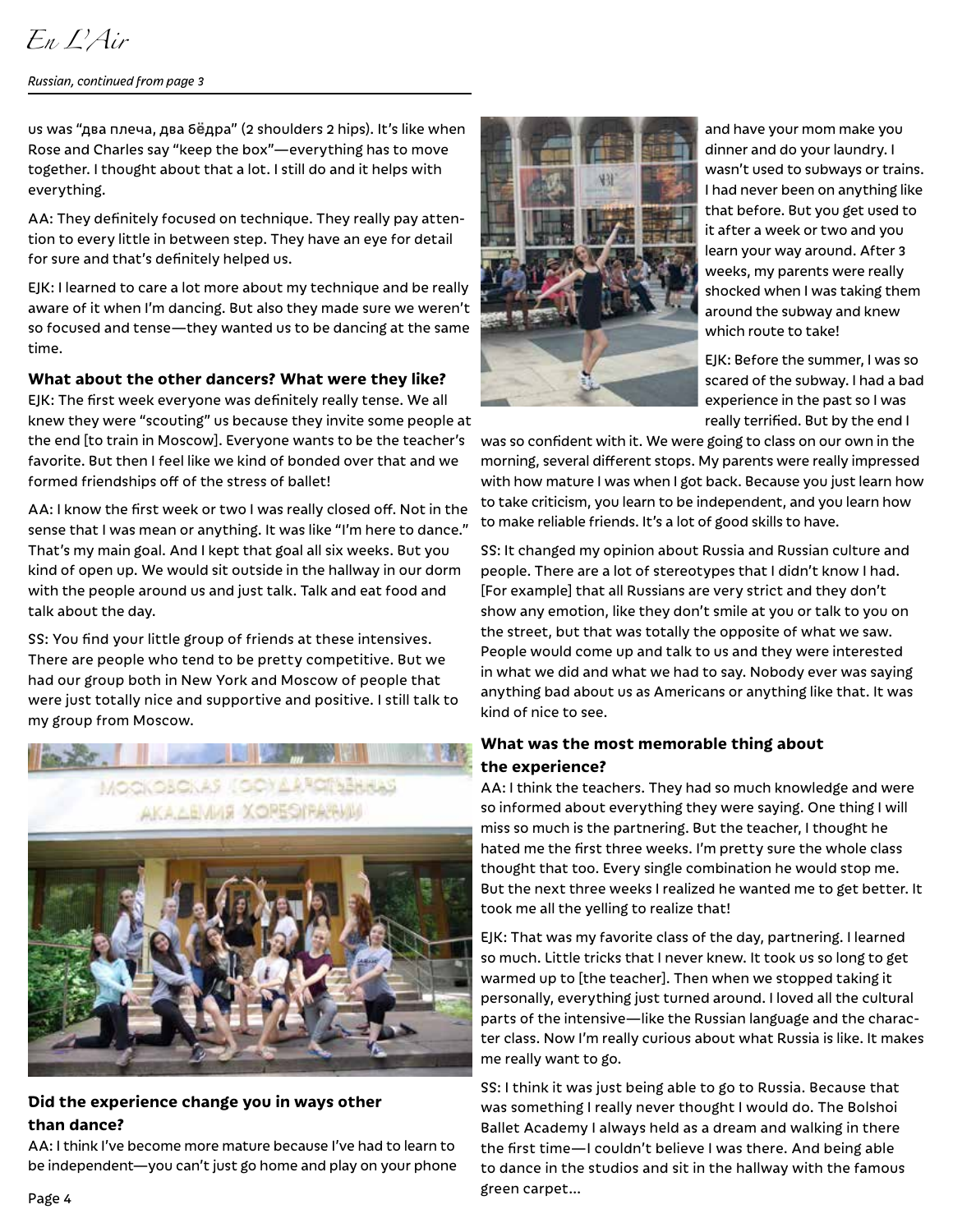





**Spring Concert 2016** *Photos: Doug Brega*



























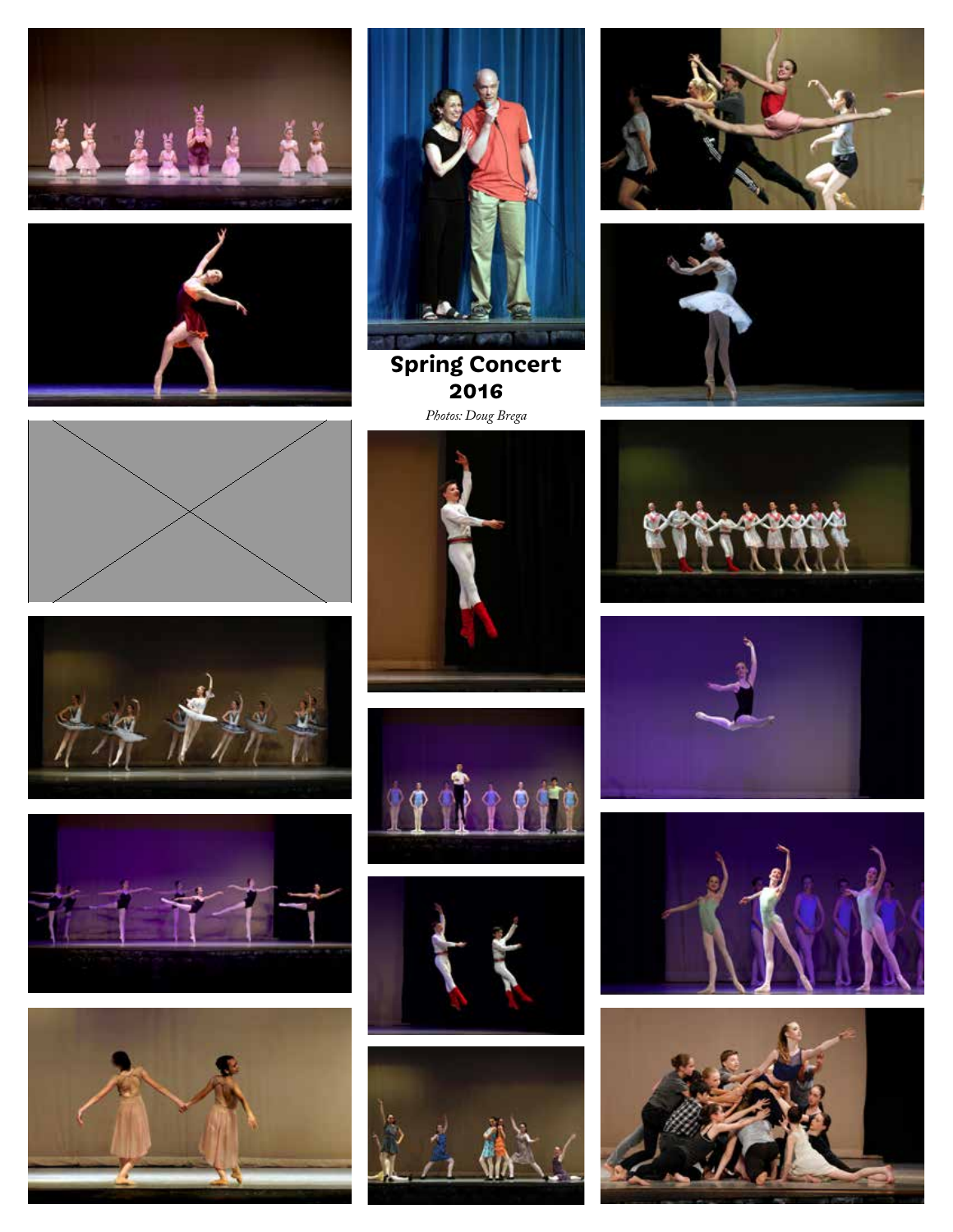# **Hot Fun in the Summertime at MAB (and a few fall updates)**

*by Rose Flachs*



*MAB Intern Nona Buonagurio teaches young dancers at the barre during MAB's summer sessions.*

I ummer at the Massachusetts Academy of Ballet included a flurry of activity. From the open classes to the children's workshops and summer intensive.

Each day buzzed with excitement. Students took ballet and pointe classes, studied jazz and modern dance, participated in a sewing workshop with Arlene Kowal, and learned classical and contemporary repertory. Movement created in the repertory classes was the seed of inspiration for the complete ballet, Juxtapose, choreographed by Charles Flachs and recently performed at Mount Holyoke College. The final summer intensive showing was packed with friends and family. We were so proud of everyone.

Part of MABETA's mission is to educate the local community about the art form of ballet. Faculty member Crystal Menninga did just this when she directed a successful summer dance workshop at the South Hadley Public Library. Every Wednesday during the month of July, Crystal worked with local children teaching about how dance can be a means of expression. Each week had a different theme from Dance and Athleticism; Fairies, Witches, and Warlocks; to Dance in Circus; and Rocking Rhythms. By reading children's books, creating crafts and choreographing movement, students experienced the joy of dance. This project was made possible through funding from the South Hadley Cultural Council and the Massachusetts Cultural Council.

Nora Buonagurio, a dance major at Mount Holyoke College, was a summer intern at MAB. Part of this internship was teaching a dance workshop for Girls Inc. Twice a

week in July and August girls walked from Girls Inc. to our studios for a dance class expressing themselves through music and movement. This project was made possible through the LYNK program at Mount Holyoke College which supports student internships.

Charles and I attended the CORPS de Ballet International Conference and, I co-taught a Vaganova Teacher's Seminar with John White from the Pennsylvania Academy of Ballet. The annual CORPS de Ballet International Conference in Sarasota, Florida focused on the pedagogy of the Cuban Ballet School and included lectures and classes from Ramona De Saá, the director of the National Ballet of Cuba's School. Miguel Cabrera, the historian from National Ballet of Cuba, chronicled the history of the Cuban Ballet. Ariel Serrano, director of the Sarasota Cuban Ballet School, described his experience training as a young boy in Cuba. Charles and I have an affinity for this method of training because of our teacher, Margarita De Saá, who is the twin sister of Ramona. The dedication of each teacher to challenge every student and instill a passion for dance is one of the major influences in our teaching.

Fall at MAB is busy with classes and rehearsals for eight shows of Nutcracker and Sweets December 16, 17 and 18 at the Wistariahurst Museum, an affordable and colorful local holiday tradition.

In closing, Charles and I continue our devotion to offering high-quality ballet training and inclusive artistic education for every student. We appreciate the time parents take to transport students to classes and rehearsals and are rewarded with the progress students achieve from their hard work and dedication.



#### **Learning to Teach**

*by Nona Buonagurio*

uring my internship, I had the excellent opportunity to work at Massachusetts Academy of Ballet with Rose and Charles. Their support and mentorship were essential in my realization for how much I love to teach; that I need to have teaching in my life.

At the Academy, I taught ballet for Level 1/2, twice a week for Level 3, and a Stretch & Conditioning class for Level 4/5. In addition to teaching, I took attendance, answered phone calls, and took inventory. I was involved in two community outreach programs, one with the South Hadley Public Library, sponsored by the Massachusetts Cultural Council, and another with Girls Inc. Holyoke.

The program at the library met once a week and incorporated movement, crafts, and books. We had a different group of children for each workshop and covered topics from "Fairies, Witches, and Warlocks" to "Dance in the Circus." Creativity blossomed.

I designed dance workshops for girls ages 5-8 years old from Girls Inc., a nonprofit organization dedicated to empowering young women through entrepreneurship, science and technology, and creative arts programs. The girls came to the dance studio and learned movement steps and phrases. We also played dance games which inherently explored the mind and body connection.

Next year, following my graduation from Mount Holyoke College, I plan to attend graduate school to become a certified dance therapist. My experience working at MAB solidified my desire to connect, grow, and help people through the art form of dance. Teaching is an art; you need to have patience and kindness with yourself as well as with your students. There were some challenging days, but those days guided me to discover how important teaching is to me. In teaching, I found fulfillment interacting with and forming meaningful relationships with dancers in the studio. I think my students may have taught me more than I taught them—to be confident, trust that you know what you are doing, and to love wholeheartedly the art form you are practicing.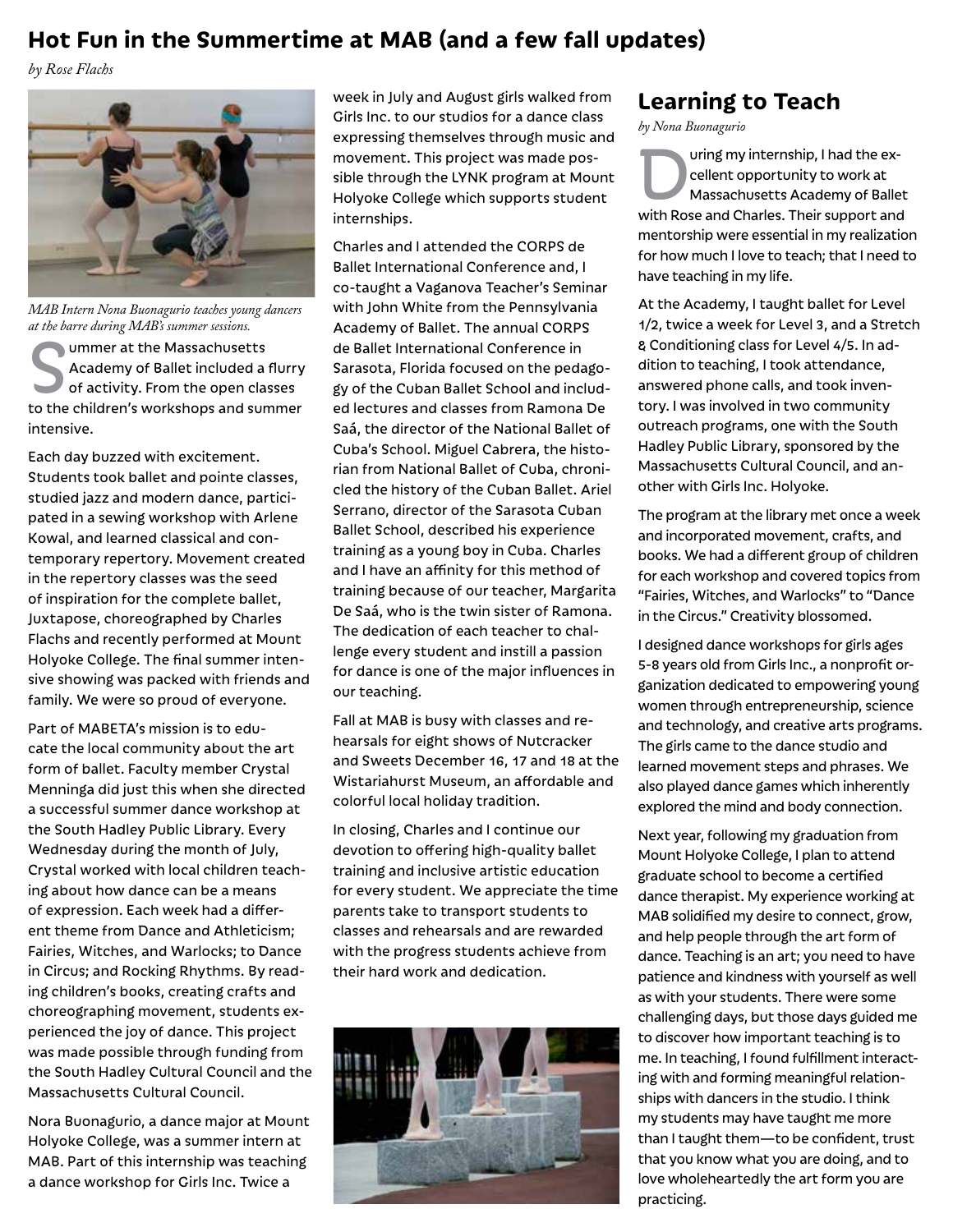# **MAB Summer Intensive 2016**

*Photos: Charles Flachs*